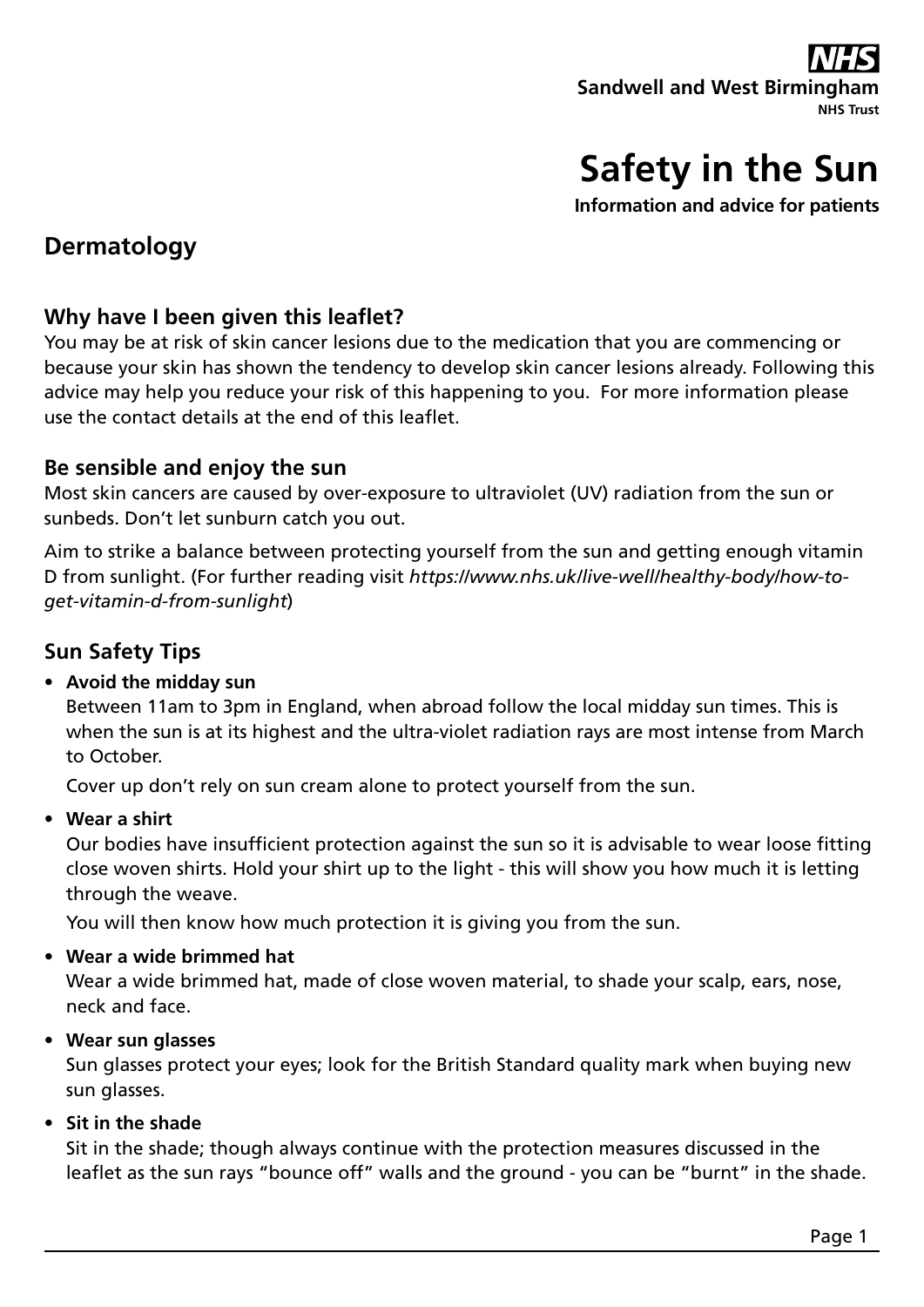# **Safety in the Sun**

**Information and advice for patients** 

## **Dermatology**

### **• Applying Sun cream**

Apply sun cream/ lotion minimum of 20 minutes prior to going outdoors for the cream to be effective, put on after moisturiser and allow 20 minutes before applying make-up, insect repellent etc. and re-apply.

Apply Sun Cream every 2 hours or more frequently if washed, rubbed or sweated off.

## **What should I look for in a sun cream / lotion?**

Choose one:

• That protects you from UVB and UVA. With a SPF of at least 30 (this will protect you from the UVB).

### **The higher the SPF the better the protection.**

- With a UVA star rating of at least 4 or 5 (this will protect you from UVA).
- UVA protection can be indicated by this symbol UVA, which indicates it meets EU standards.

## **The higher the star rating the better the protection.**

- That is water-resistant, as it is less likely to wash or be sweated off.
- With a valid "use by" date (most lotions/ creams have a shelf life of 2-3 years).
- Don't store sun creams in very hot places as extreme heat can ruin the protective chemicals.
- Be aware you can over expose to sun light in everyday life such as driving a car, outdoor hobbies such as gardening, fishing, and hiking.

## **How to apply sun cream / lotions**

A guide to applying sun cream for an adult is as follows:

- Use around 2 teaspoons of sun cream / lotion if you're just covering your head, neck ears and arms.
- Use around 2 table spoons if you're covering your entire body.

## **Swimming outdoors**

A light weight t-shirt that does not become transparent in water should be worn in addition to a water-resistant broad spectrum sun protection lotion/cream, as ultra-violet radiation penetrates water.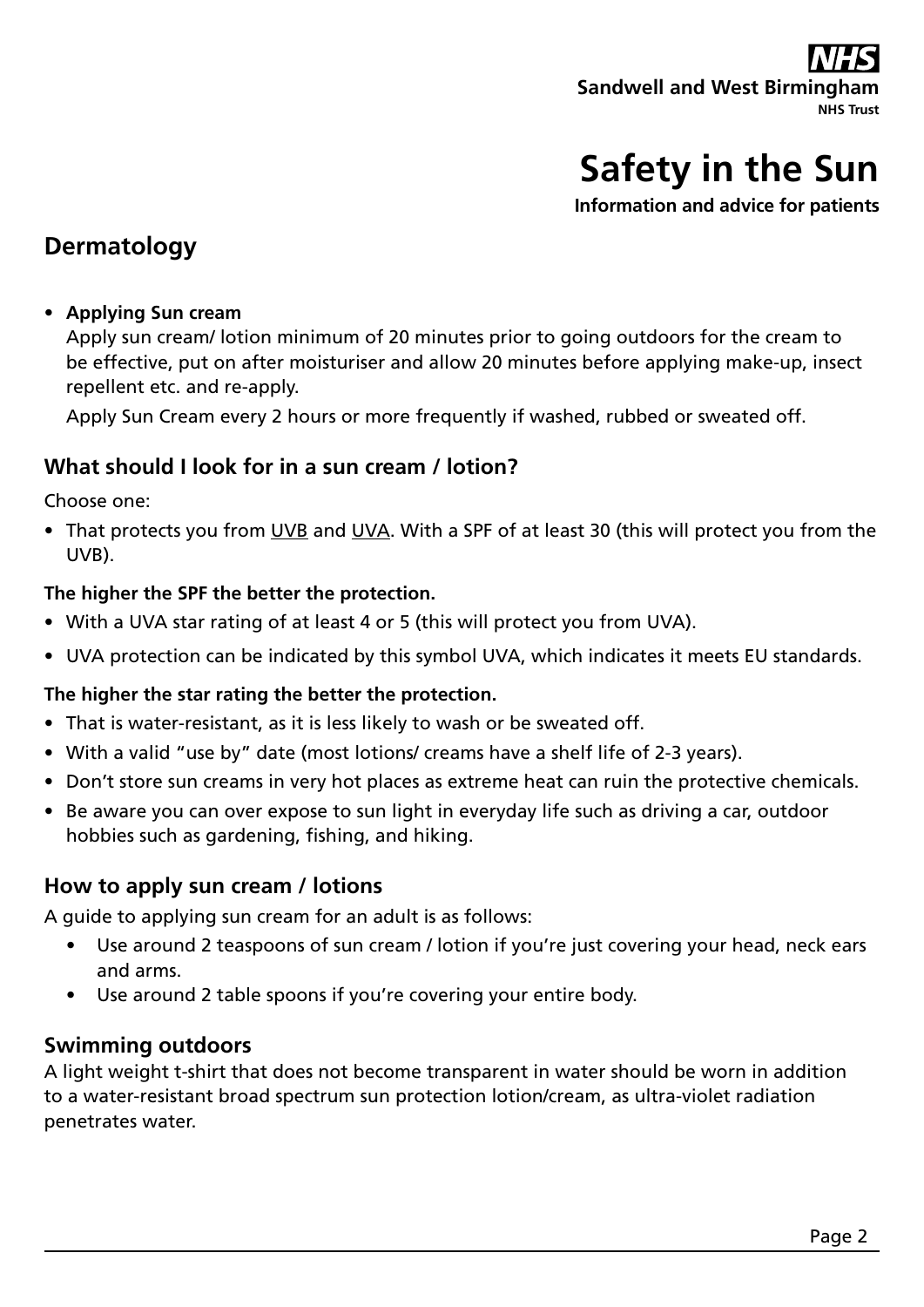

**Information and advice for patients** 

## **Dermatology**

## **Babies**

Never leave babies in direct sunlight. Protect babies by keeping them in the shade, dress them in loose-fitting, close-woven clothes and sun hats, and use a broad spectrum sun lotion / cream SPF30 with a UVA star rating 4-5.

## **Children**

Children should be protected by wearing close-woven shirts and sun hats, sun glasses and the frequent use of a broad spectrum lotion/cream on exposed skin.

## **Are there different types of sun creams?**

There are 2 different types of sun cream, Chemical and Mineral and they shield your skin from the harmful effects of the suns UV rays in very different ways.

**Mineral sun creams** sit on the skin's surface and physically prevent UV rays from penetrating the skin.

**Chemical sun creams** allow UV light into the skin. Once the light is absorbed into the skin, the chemicals create a chemical reaction in which UV light is converted to heat, and the heat disperses from

the skin.

Neither one of these is better than the other, it is down to own individual preference.

## **Information and advice for patients on using Sunbeds**

Sunbeds produce harmful ultra-violet radiation rays, which damage the DNA in our skin cells and can cause skin cancer. They are not a safe alternative to tanning outdoors.

In 2009 Cancer Research UK suggested that they had estimated that sunbeds caused around 100 deaths from Melanoma every year in the UK. They also suggested the more you use a sunbed the greater your risk of skin cancer and that using a sun bed once a month or more increases the risk of skin cancer by more than half. Sunbeds also cause premature skin ageing. Which means your skin becomes coarse, leathery and wrinkled at a young age.

Sunbeds do not protect you from sunburn so always use a broad spectrum sun cream/lotion of at least SPF30 with a 4/5 star rating to protect you from UVA.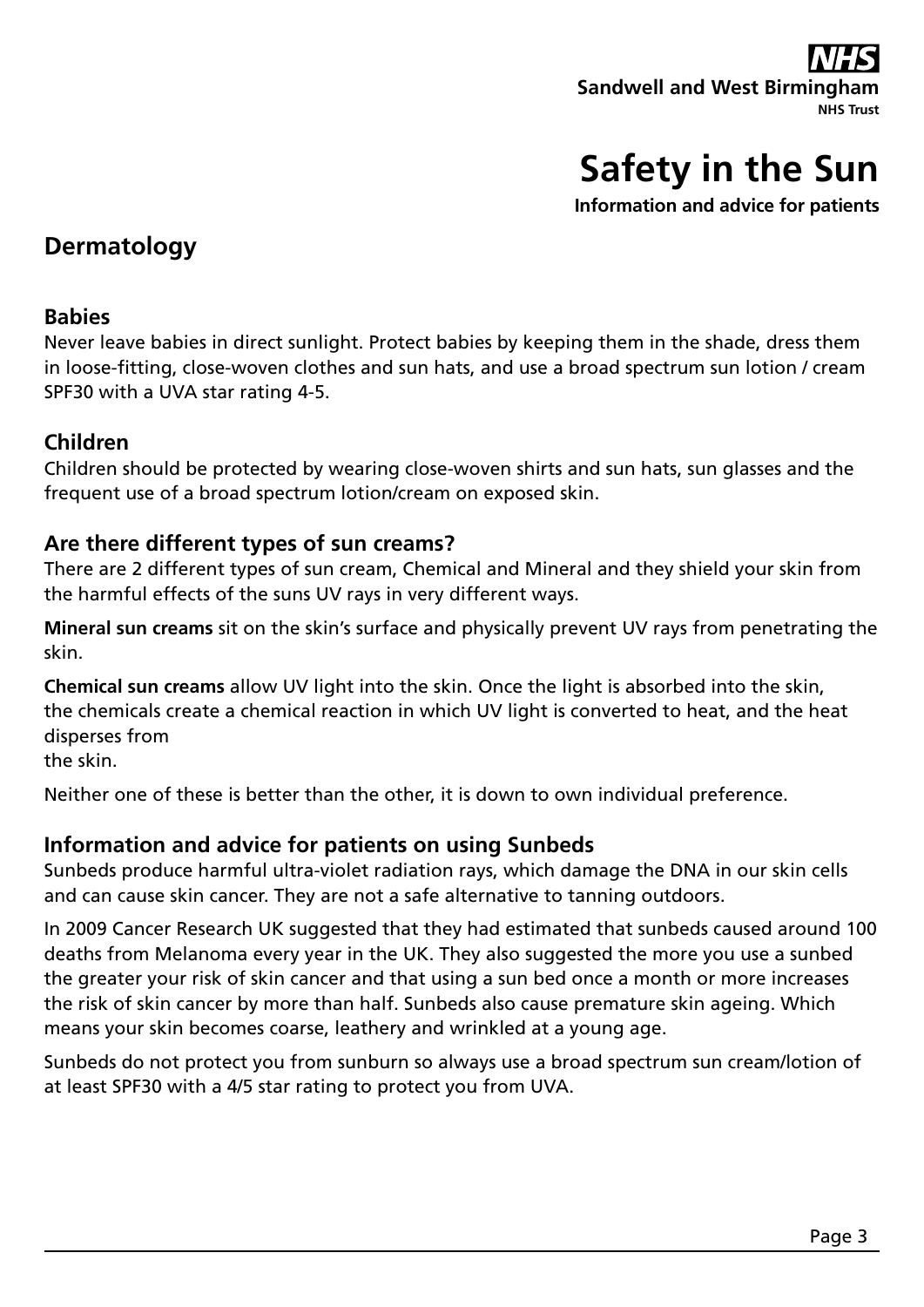

**Information and advice for patients** 

## **Dermatology**

## **Are fake tans OK?**

**Yes** - as far as we know there is no harm in a tan that comes out of a bottle! But they do not protect you from skin damage or skin cancer.

## **Self-examination**

You should check your skin once a month remembering to check the soles of your feet and inbetween the toes and either let your partner check your back or use a mirror. If you notice any changes go to your GP.

## **Changes to look for with moles**

| A. Asymmetry        | the two halves of the mole don't look the same                                                                      |
|---------------------|---------------------------------------------------------------------------------------------------------------------|
| <b>B.</b> Border    | the edges of the mole are rugged or uneven                                                                          |
| C. Colour           | if a mole has multiple colours or the colour changes.                                                               |
| <b>D. Diameter</b>  | Pay attention to mole larger than the end of a pencil (6mm).                                                        |
| <b>E.</b> Evolution | A change in an existing mole or a new lesion evolving from the skin<br>(particularly if you are over the age of 35) |

**See your GP and have it checked.**

## **Early detection of skin cancer**

It is very important to detect skin cancer early, as the majority of early skin cancers can be cured by simply removing them. Remember sun burn and skin damage in childhood can cause serious problems in later adult life.

Therefore, we hope it makes sense to know why you should protect yourself and your children and how important early diagnosis is.

## **Contact details**

#### **Anne Rutland**

Skin Cancer Nurse Specialist Birmingham skin Centre City Hospital Dudley Road Birmingham B18 7QH Email arutland@nhs.net Telephone 0121 507 4493 Page 4